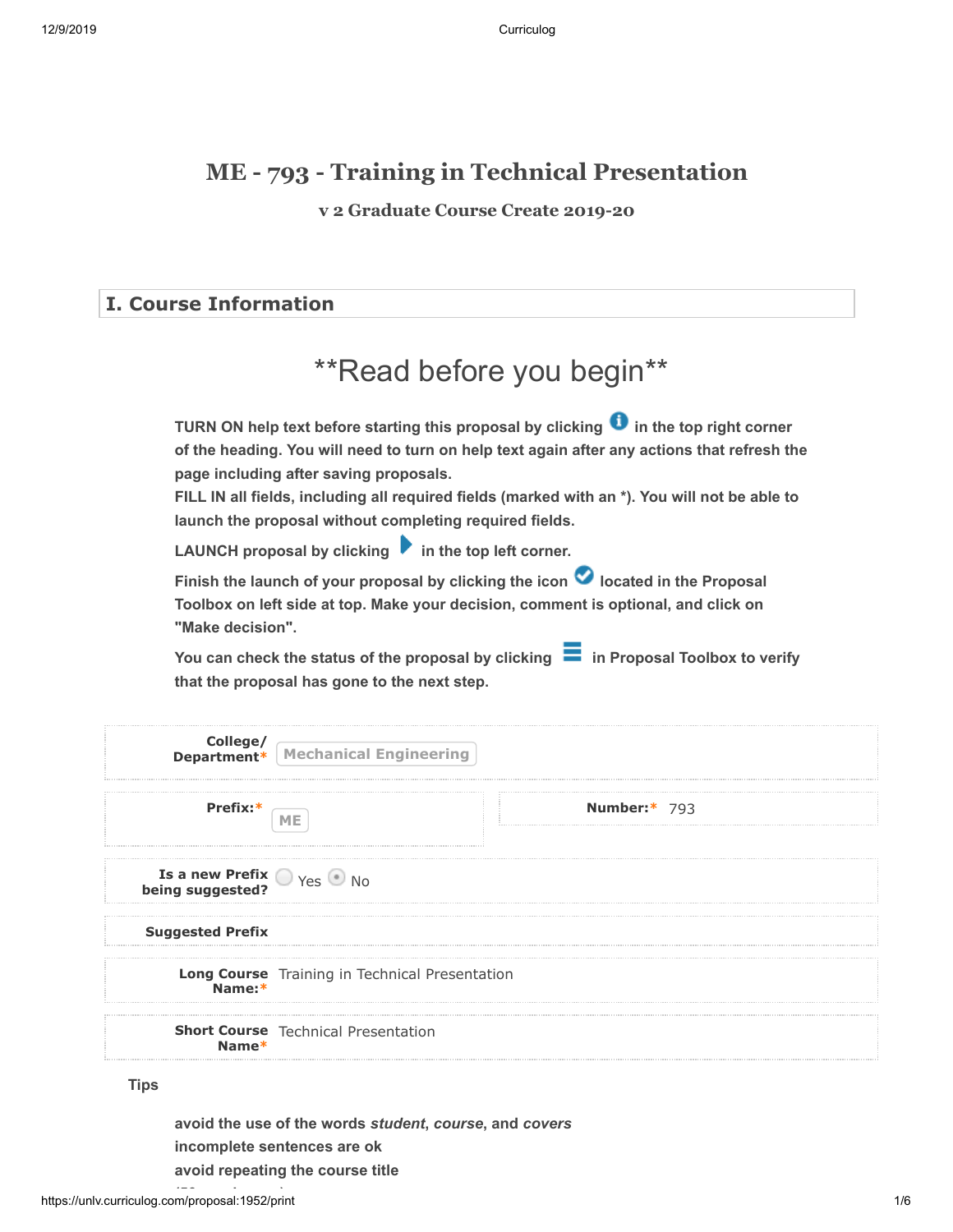| Catalog<br>Description*  | Academic, industrial and/or government agency presentations that focus on current<br>research, industrial design or manufacturing case studies, or professional<br>development topics.                                                                                                                                                                                                                                                                                                                                                             |
|--------------------------|----------------------------------------------------------------------------------------------------------------------------------------------------------------------------------------------------------------------------------------------------------------------------------------------------------------------------------------------------------------------------------------------------------------------------------------------------------------------------------------------------------------------------------------------------|
| <b>First Term Course</b> | Offered*   Fall 2019                                                                                                                                                                                                                                                                                                                                                                                                                                                                                                                               |
|                          | <b>Explanation for</b> The Mechanical Engineering department has hosted a weekly seminar series for<br><b>Course Create*</b> about 25 years. The department wants to give graduate students academic<br>credit for attending the weekly seminars and making their own presentation.<br>The ability to give a quality technical presentation is a critical skill for graduate<br>students. We are proposing that students can take this for 1 credit each<br>semester; repeatable for 3 or 6 credits depending on which degree path they<br>are in. |



#### **Substantive changes will necessitate a Program Change form be submitted.**

**Detail the changes to the program catalog entry required due to the creation of this course.\*** All M.S. Programs: Students may apply up to 3 credits of ME 793 toward their degree. Ph.D. Program (post M.S.)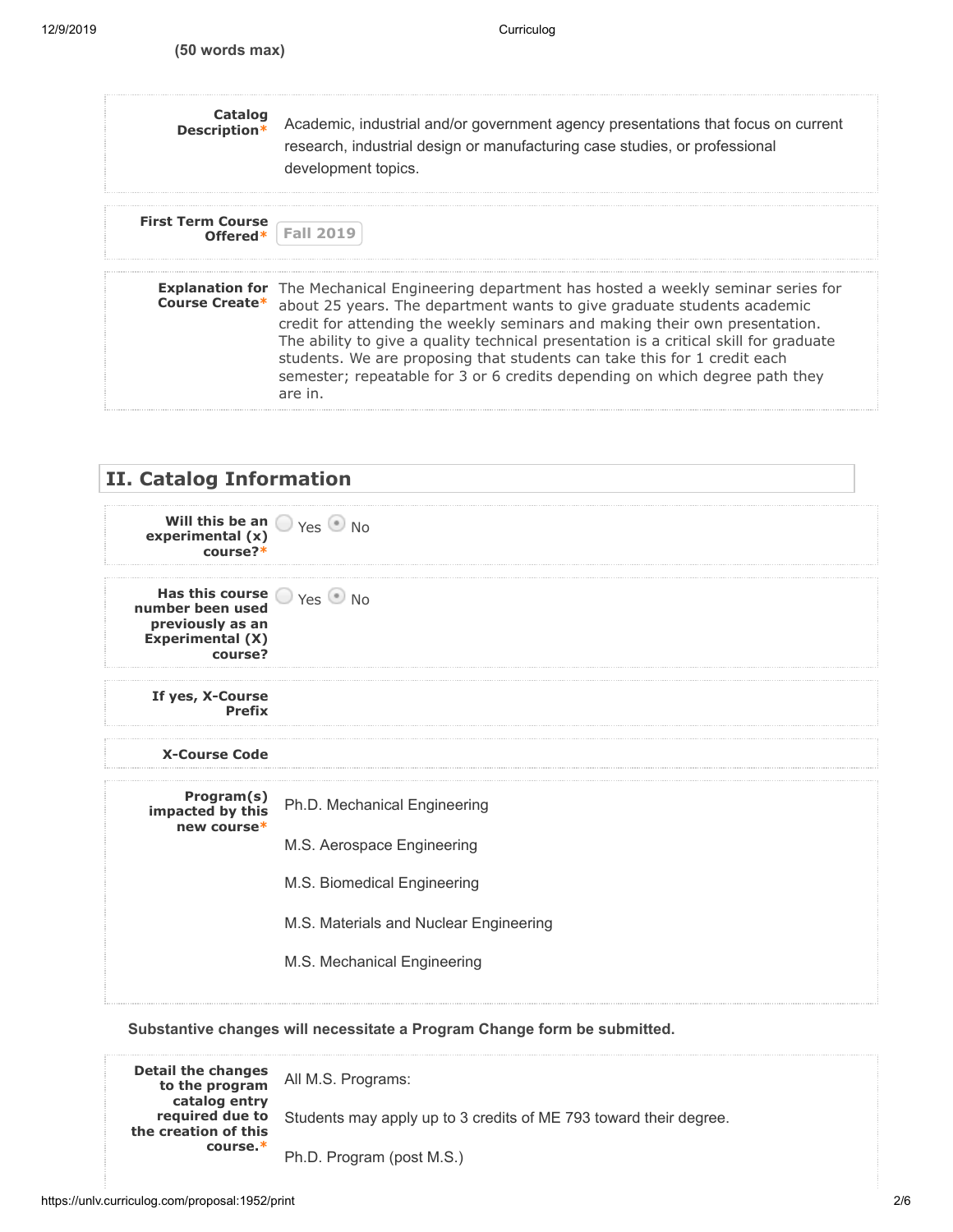| 12/9/2019 | Curriculog                                                        |
|-----------|-------------------------------------------------------------------|
|           | Students may apply up to 3 credits of ME 793 toward their degree. |
|           | Ph.D. Program (post B.S.)                                         |
|           | Students may apply up to 6 credits of ME 793 toward their degree. |
|           | <b>Fixed/Variable</b> Fixed Variable                              |

**If fixed, enter number of credits. If variable, enter minimum and maximum credits (E.g., 1-3)**

| <b>Number of Credits</b> 1                                                                 |                                                        |                                                                          |  |
|--------------------------------------------------------------------------------------------|--------------------------------------------------------|--------------------------------------------------------------------------|--|
| <b>Course is</b> $\bullet$ Yes<br><b>Repeatable</b> *                                      | $\Box$ No                                              | If yes, the $6$<br>maximum number<br>of credits that<br>may be earned is |  |
| Grading System* Letter Grade                                                               |                                                        |                                                                          |  |
|                                                                                            | $\bigcirc$ s/u                                         |                                                                          |  |
|                                                                                            | $\odot$ S/F                                            |                                                                          |  |
|                                                                                            | Thesis/Dissertation                                    |                                                                          |  |
| <b>Is this a Special <math>\bigcirc</math></b> Yes $\bigcirc$ No<br><b>Topics course?*</b> |                                                        |                                                                          |  |
| Sub-topic(s)                                                                               |                                                        |                                                                          |  |
|                                                                                            | Are topics $\bigcirc$ Yes $\bigcirc$ No<br>repeatable? |                                                                          |  |
| If yes, number of<br>credits                                                               |                                                        |                                                                          |  |
| <b>Prerequisites</b>                                                                       | None.                                                  |                                                                          |  |
| <b>Corequisites</b>                                                                        | None.                                                  |                                                                          |  |
| Does this course $\bigcirc$ Yes $\bigcirc$ No<br>have any non-<br>credit<br>components?    |                                                        |                                                                          |  |
| If yes, indicate                                                                           | $\Box$ Clinical                                        |                                                                          |  |
| composition( s )                                                                           | Discussion<br>u                                        |                                                                          |  |
|                                                                                            | <b>Field Studies</b>                                   |                                                                          |  |
|                                                                                            | Independent Study                                      |                                                                          |  |
|                                                                                            | $\Box$ Internship                                      |                                                                          |  |
|                                                                                            |                                                        |                                                                          |  |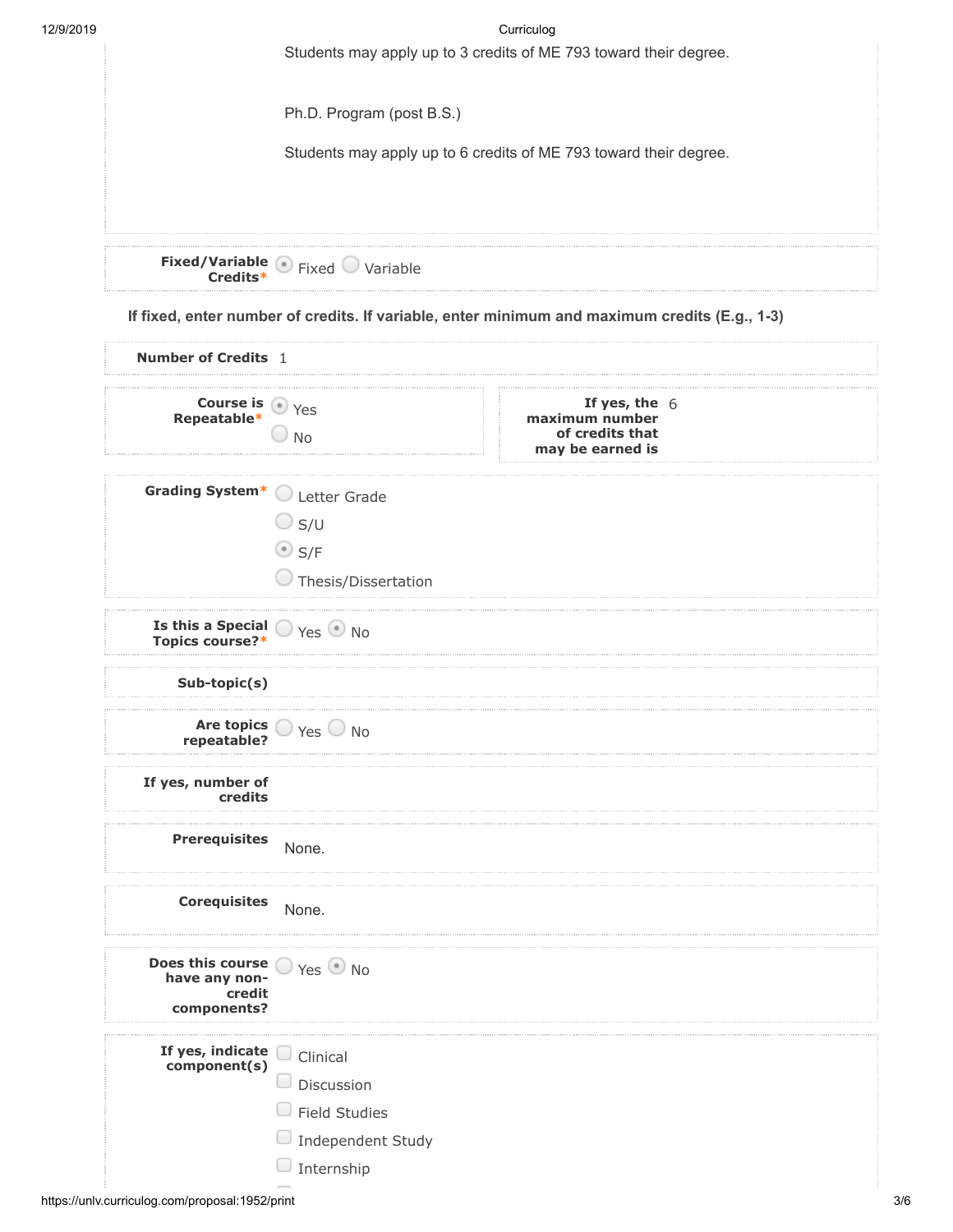| 12/9/2019 |  |  |  |  |
|-----------|--|--|--|--|
|-----------|--|--|--|--|

| Curriculoa |  |
|------------|--|
|            |  |

| 12/9/2019 |                                                                                                   | Curriculog                                                                                                                            |
|-----------|---------------------------------------------------------------------------------------------------|---------------------------------------------------------------------------------------------------------------------------------------|
|           |                                                                                                   | $\Box$ Laboratory                                                                                                                     |
|           |                                                                                                   | Lecture<br>$\Box$                                                                                                                     |
|           |                                                                                                   | Practicum                                                                                                                             |
|           |                                                                                                   | Research                                                                                                                              |
|           |                                                                                                   | $\Box$ Seminar                                                                                                                        |
|           |                                                                                                   | Supervision<br>U                                                                                                                      |
|           |                                                                                                   | Thesis Research                                                                                                                       |
|           | Will this course be $\bigcirc$ Yes $\bullet$ No<br>listed as the 'same<br>as' another<br>course?* |                                                                                                                                       |
|           | If yes, list the<br>course                                                                        |                                                                                                                                       |
|           | modes that should<br>be available for<br>scheduling* U Hybrid                                     | Indicate the <i>In Person Supplemental Web</i><br>instructional<br>$\Box$ Field Study<br>$\Box$ Independent Study<br>$\Box$ In Person |
|           |                                                                                                   | $\Box$ Television                                                                                                                     |
|           |                                                                                                   | Web-based                                                                                                                             |
|           |                                                                                                   | Web-based w/ on/off campus meeting                                                                                                    |

### **III. Evaluation of Library Resources**

**This section is completed by course developer—indicate library resources that will be needed to support this course**

| Will this course $\bigcirc$ Yes $\bigcirc$ No<br>creation require<br>changes to library<br>resources?* |                                                                                                                                                                     |
|--------------------------------------------------------------------------------------------------------|---------------------------------------------------------------------------------------------------------------------------------------------------------------------|
| library resources<br>to support<br>this course*                                                        | Please indicate Core journals<br>that will be needed core books (not required texts)<br>students taking Electronic resources (e.g., databases, videos, media, etc.) |
| subject area:                                                                                          | <b>Critically needed</b> Library resources are not needed for this course. Library research training may<br>journals for this be one of the seminar topics.         |
| <b>Core books</b><br>needed:                                                                           |                                                                                                                                                                     |
| <b>Electronic</b><br><b>Resources:</b>                                                                 |                                                                                                                                                                     |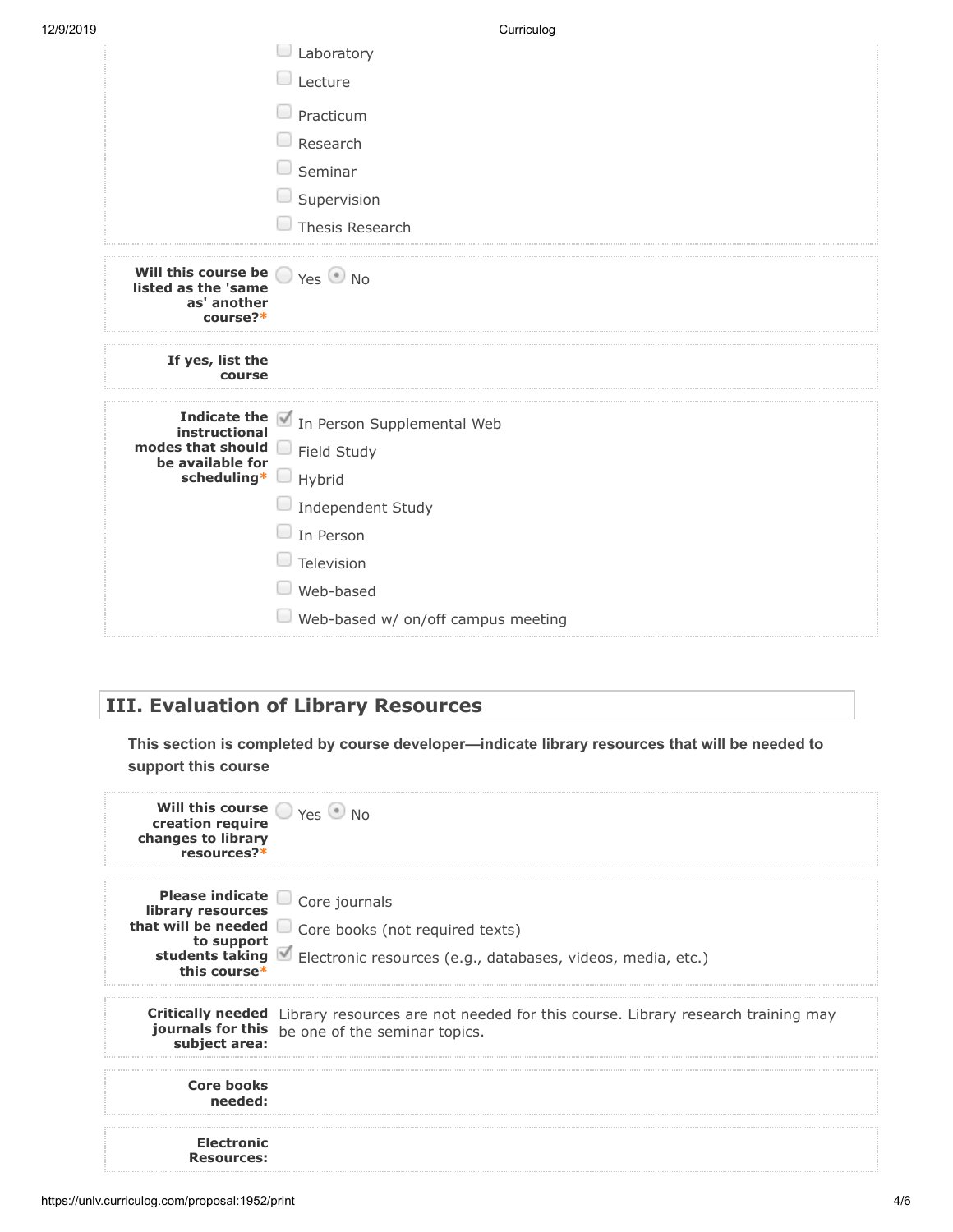12/9/2019 Curriculog

**This section is completed by the librarian.**

**Level of support the Library can provide**

**Library Comments**

#### **IV. Syllabus**

**A syllabus in Word or PDF format must accompany this form.**

**Graduate syllabi must meet the minimum criteria as required by the Provost's office (See Semester Memo under Executive Vice President and Provost Policies and Forms** <u>[http//www.unlv.edu/policies](http://http//www.unlv.edu/policies)</u>). Graduate courses that are linked to undergraduate courses (300/500 **and 400/600 level joint courses) must clearly state in the syllabus how the class experience and expectations are different for graduate students, what additional requirements students enrolled in the graduate level course must fulfill, and how the grading scale will be applied to graduate students.**

#### **Attachments List**

Please attach any required files by navigating to the Proposal Toolbox and clicking **L+** in the top **right corner.**

**Attached syllabus\*** Attached

#### **V. Department Vote Information**

**Date faculty voted** March 1, 2019 **on proposal**

**Result of vote** 14-yes, 0-no, 0-abstain **(Number of yes/no/abstention votes)**

**Manner of vote** in person **(online, in-person, etc.)**

#### **VI. Unit Vote Information**

**Date faculty voted** June 10 2019 **on proposal**

**Result of vote** 4-0**(Number of yes/no/abstention votes)**